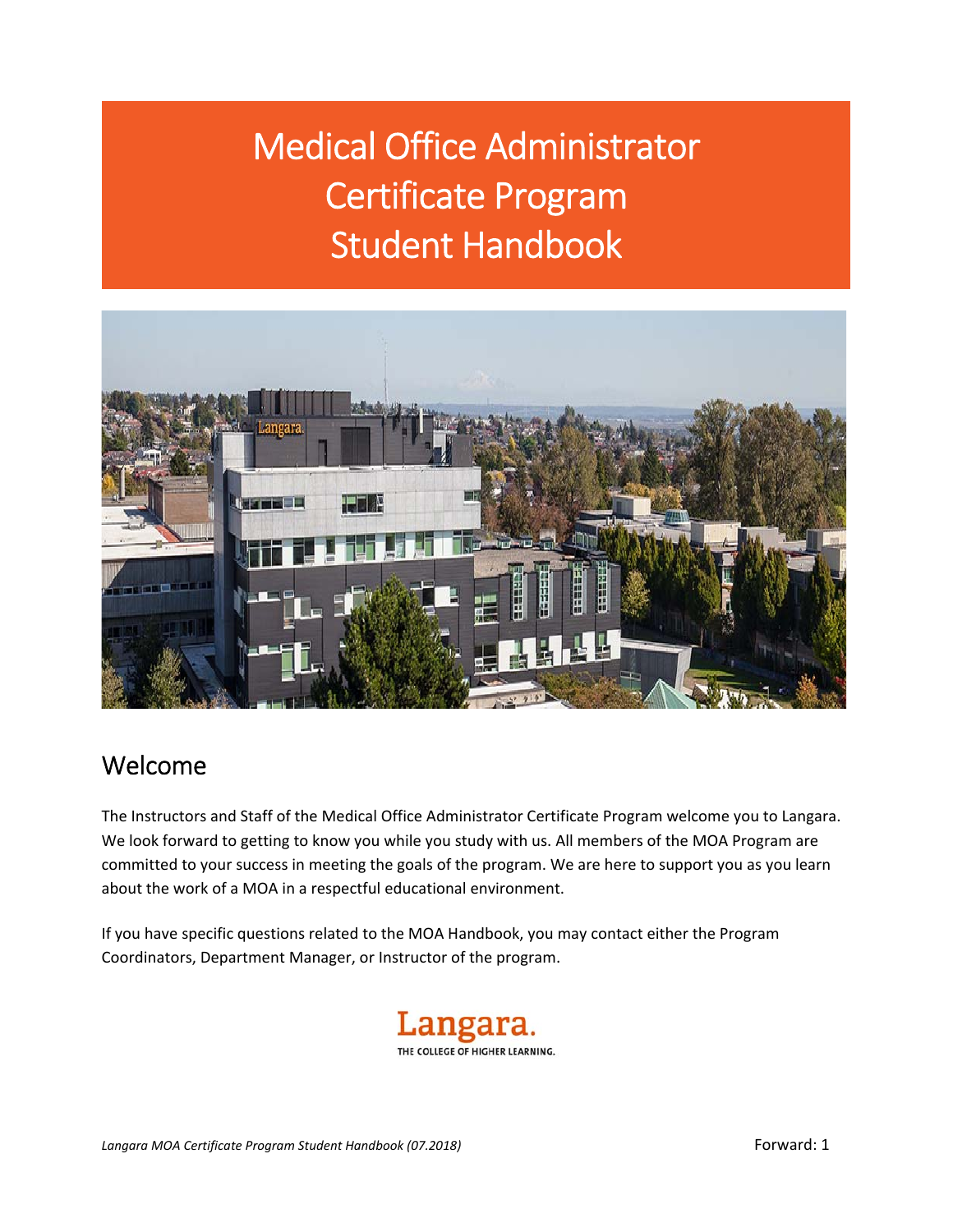# Welcome to the Langara MOA Certificate Program

We are excited to offer you this unique opportunity to be part of the 105 hour, Medical Office Administrator Certificate Program at Langara College. You have made the decision to participate in this program knowing that it is an intense offering, and that your responsibilities to conduct yourself in a professional, studious manner while attending and studying for this program is not only an expectation, but is very much required for your success.

To ensure you further understand the commitment you are making, we ask you to review the Program Policies outlined in this document, and to sign the Memorandum of Receipt and Understanding your instructor will provide to you after reviewing this document and the course outline. This agreement shows that you understand your obligations to be a courteous and focused student, and to display the work habits you would demonstrate in a professional job environment.

# Program & College Policies

## **BACKGROUND**

This Student Handbook has been developed to assist you to meet the expectations required by this program. The policies, standards, and procedures apply until students graduate from the Program. Faculty and staff of Langara have developed policies, and procedures based on existing Langara policies. MOA students are accountable for following these standards, policies and procedures, in order to provide safe, ethical, and competent client care in an MOA career.

The instructors and staff of the MOA Program presume that all students registered in the Program are interested in engaging in an intense and demanding program of study and are prepared to follow all policies, and procedures outlined in this document. As a student in the Langara College MOA Program, you will find this handbook an essential and valuable resource; please save it in a place where it is easily accessible. You are expected to have a working knowledge and adhere to the policies, standards, and procedures outlined in this handbook. As an informed and active participant in your education, it is expected that you will read and understand the information in this document. The most current version of the handbook applies to all students.

All students enrolled in the MOA program receive the Student Handbook outlining specific departmental policies and procedures, including attendance, conduct, evaluation, and promotional guidelines. You must read and sign a memorandum of receipt and understanding. Failure to sign and return this memorandum in no way relieves you of the responsibility to know the information contained in this document. If the memorandum of receipt and understanding is not received, the assumption is that you understand and will adhere to the student policies. Any changes in personal information (i.e.: address, phone, name, etc.) must be submitted to the Continuing Studies Registration Office. It is your responsibility to ensure that the Memorandum of Understanding reaches the MOA Program Coordinator by submitting the signed form by the date indicated on the form.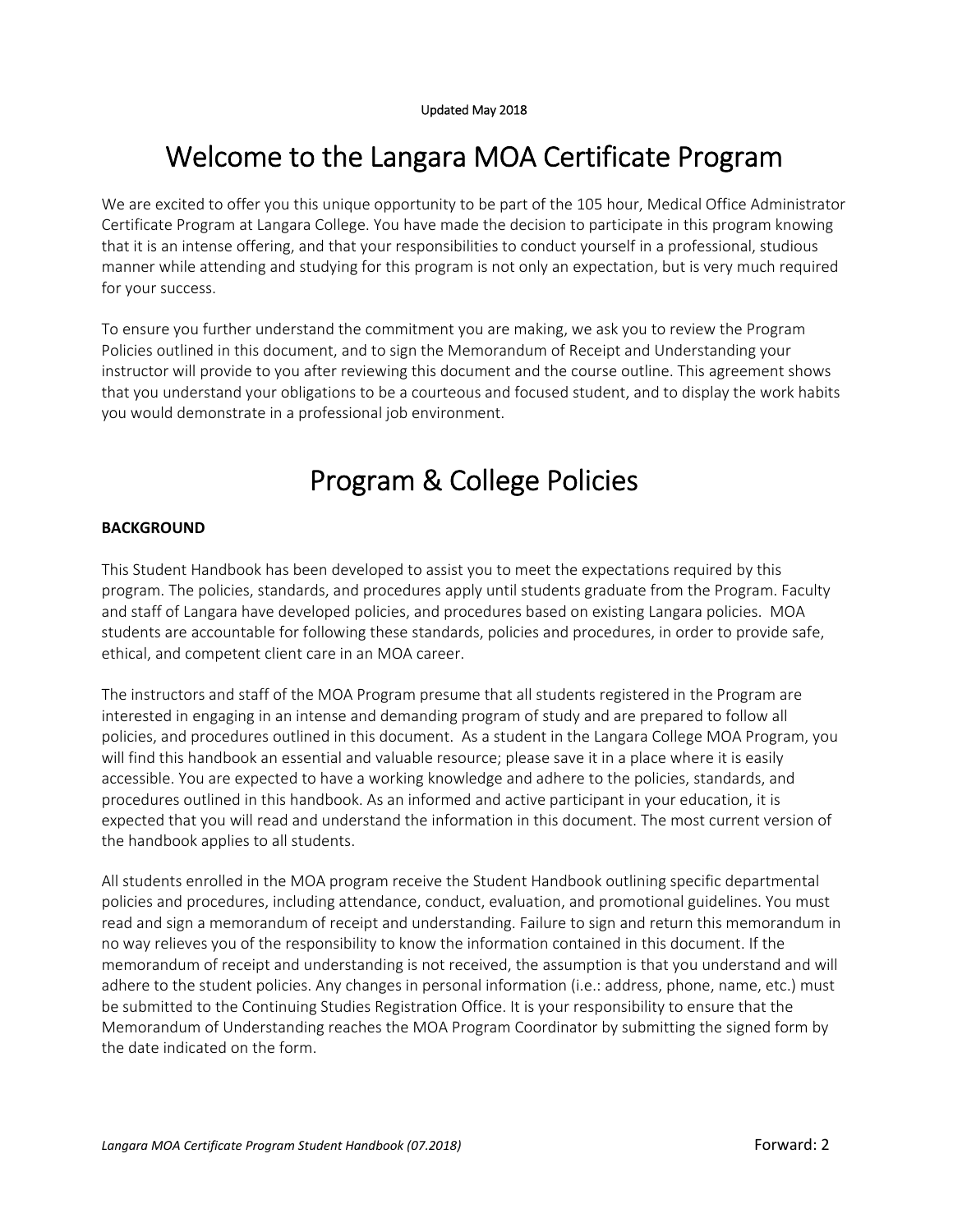## 1) MOA CERTIFICATE ‐ SPECIFIC PROGRAM POLICIES

### Attendance Policy

Students are expected to attend all classes; the instructor in most of your classes will take daily attendance. Students who do not attend classes in which there is a scheduled activity, assignment, presentation, quiz, or exam will not be eligible for a passing grade for these assessments, except where there are documented extenuating circumstances (such as health‐related issues and other serious situations). Your attendance will be a component of the Career Preparation grade of the MOA program. If you are not able to attend a class, please contact your instructor directly by email in advance for guidance. Students **must** submit a letter or note documenting extenuating circumstances and all medical reasons for missing classes, assignment deadlines and exams to their instructors and the Program Coordinator (kramsden@langara.ca)

## Course Content Responsibility

Students are responsible for the entire course content which includes the materials assigned from the program manual, handouts, and any topic covered or discussed in class. It is important that students pre‐ read the assigned material and or/readings for the next classes' coverage. If for any reason the student misses a class, or part of a class, it is their responsibility to obtain the missed material from a classmate.

### Examinations

All quizzes and exams must be written on assigned dates. Accommodations will be considered for extenuating circumstances only. Accommodations will only be made with proper documentation and advanced notification. There will be no exceptions, other than under exceptional documented circumstances or medical related reasons.

### Tardiness or Leaving Early

Attendance will include a record of late arrival to class, late return from scheduled breaks, and leaving class early without telling the instructor in advance. Please make an effort to always be on time. It is disruptive to the instructor, others in the class, and your learning process. Instructors are permitted to not allow late students into the class until the break. Marks may be deducted from the Career Preparation component of your grade for missed classes and lateness, at the discretion of the instructor.

### Disruption and Talking in Class

Students are expected to demonstrate their respect and consideration for their peers and instructors by avoiding talking in class in ways that disrupt lectures, interfere with questions, or interrupt discussions. If this is a persistent problem with individual students in the class, your instructors can choose to refer to the Program Coordinators regarding the situation, and a meeting addressing disruptive student behavior may be required. In more serious cases, such as where the instructor may report incidents of persistent or deliberate disruption, a Student Conduct Meeting with the office of Student Conduct and Judicial Affairs may be called for. Repeat interruptions by students in class may result in the student being removed from the program.

### Electronic Devices

Students should follow the basic rules of courtesy and of respect for the learning community during class sessions. To support the learning environment, all electronic communication, messaging, recording applications, and social media (e.g. mobile phones, iphone watches, etc) must be turned off during class – unless invited to use them by the Instructor. Mobile device use, if important for family reasons, should be pre‐approved by the instructor. All other use of these devices should be done elsewhere during their breaks, and instructors can ask that students leave the class if they continue to use text or use social media. The use of laptops in the classroom for note taking will only be permitted at the instructor's discretion.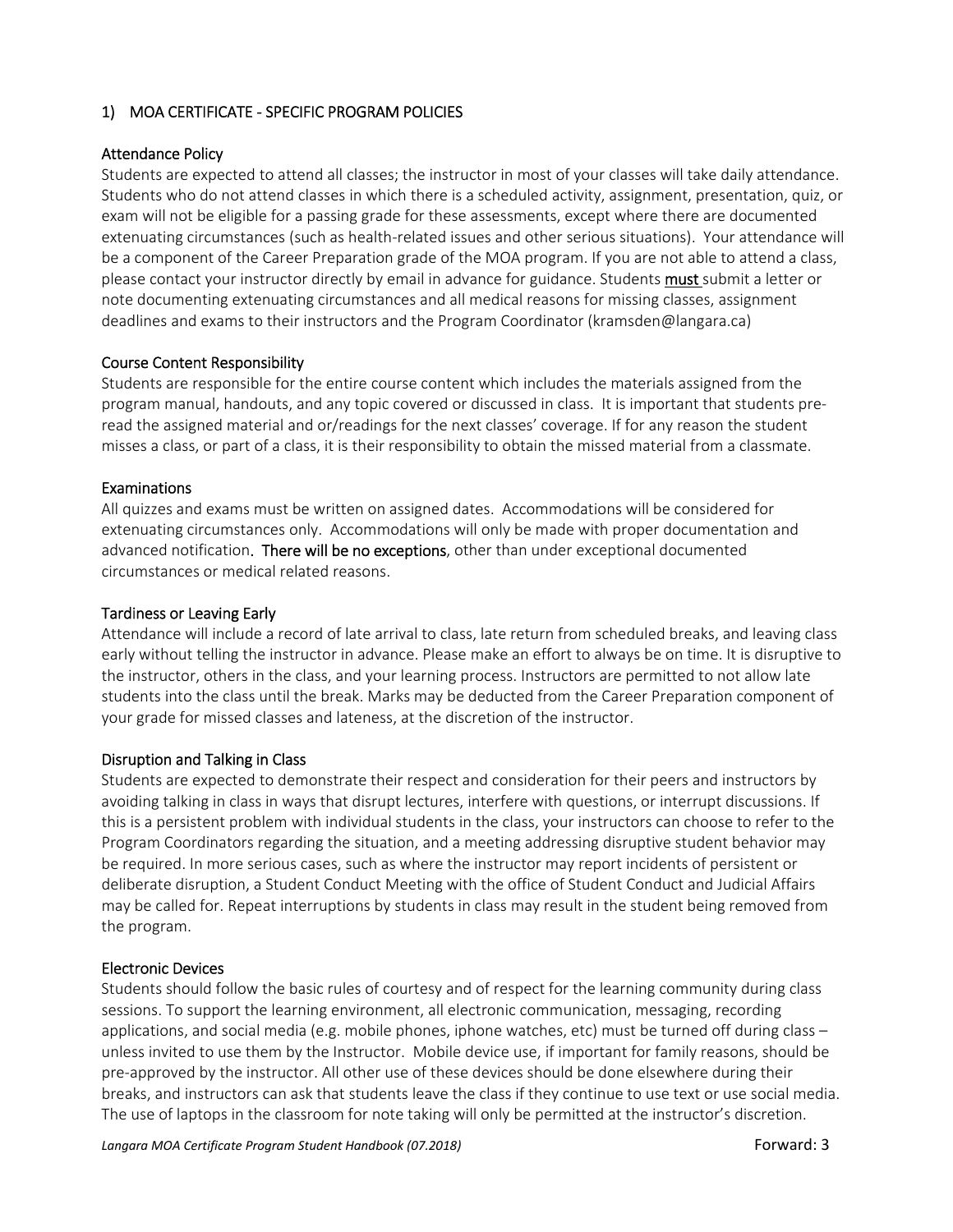## BASIC RULES FOR CONDUCT IN ALL MOA EXAMS AND QUIZZES

- 1. Please bring your student ID to all exams, and show your ID if requested to do so.
- 2. Communicating with any person during any examination is NOT allowed. Please do not talk with other students for any reason during the exam. Failure to abide by this WILL result in termination of your exam. If a question must be asked of the examination invigilator or your instructor, please raise your hand – and wait for the instructor to respond to your request.
- 3. Mobile devices are not allowed during exams and must be turned off, placed in a personal bag, and stored at the front of the room. If mobile devices are used in any way during an exam, they will be confiscation and you may receive a failure on that exam, and risk possible expulsion from the program. If you are expecting an emergency call, or text, please advise your instructor before hand so a viable solution may be found.
- 4. If for any reason you must leave the room during an exam, your exam will be considered complete, except by extenuating circumstances, and pre-approved by the instructor/invigilator.
- 5. Bags and backpacks must be left at the front of the room with the instructor or invigilator.
- 6. Open book exams: If this is part of your program, you will be allowed to use your textbooks and notes. Please check with your instructor for the permissible materials for an open book exam.
- 7. Closed book exams: no textbooks, laptops, notes or papers other than those provided by the instructor for this purpose, may be used. Please keep your phone, iphone watch, scrap papers and notes in your bag at the front of the room.
- 8. Please remember to bring your own calculators, pens, and other materials to all of your upcoming course exams. No sharing of such items is allowed.
- 9. If you are taking an exam online in a lab or at a predetermined location, you may not have any website or application open during the exam that might be used to email, message, or conduct a search. This will be strictly enforced by the exam monitors, and if any web windows are found to be open other than the one you are required to work on, you risk receiving a zero on your exam and possible disciplinary action.
- 10. Students are expected to use the washrooms prior to their exams.
- 11. The instructor for the course and/or the exam invigilator has the authority to confiscate exam papers or to require you to shut down an online exam if any misconduct, interruption or other breach of the rules for exams is observed or suspected.
- 12. If an instructor or an invigilator directs you to change your seating, warns you to stop a behaviour, or gives you an instruction to stop your exam for whatever reason, you must comply without disturbing the other test‐takers in any way. Any discussion of what has happened will only take place after the exam has ended with the Program Coordinator involved.

## 2) COLLEGE ACADEMIC AND CODE OF CONDUCT EXPECTATIONS POLICIES

## College Policies

Langara College requires all members of the College community to conduct themselves in a manner that promotes a learning and working environment characterized by encouragement, free enquiry, integrity, mutual respect, professionalism, recognition of achievement, and social responsibility. The College community respects diversity, is civil, and provides for individual safety.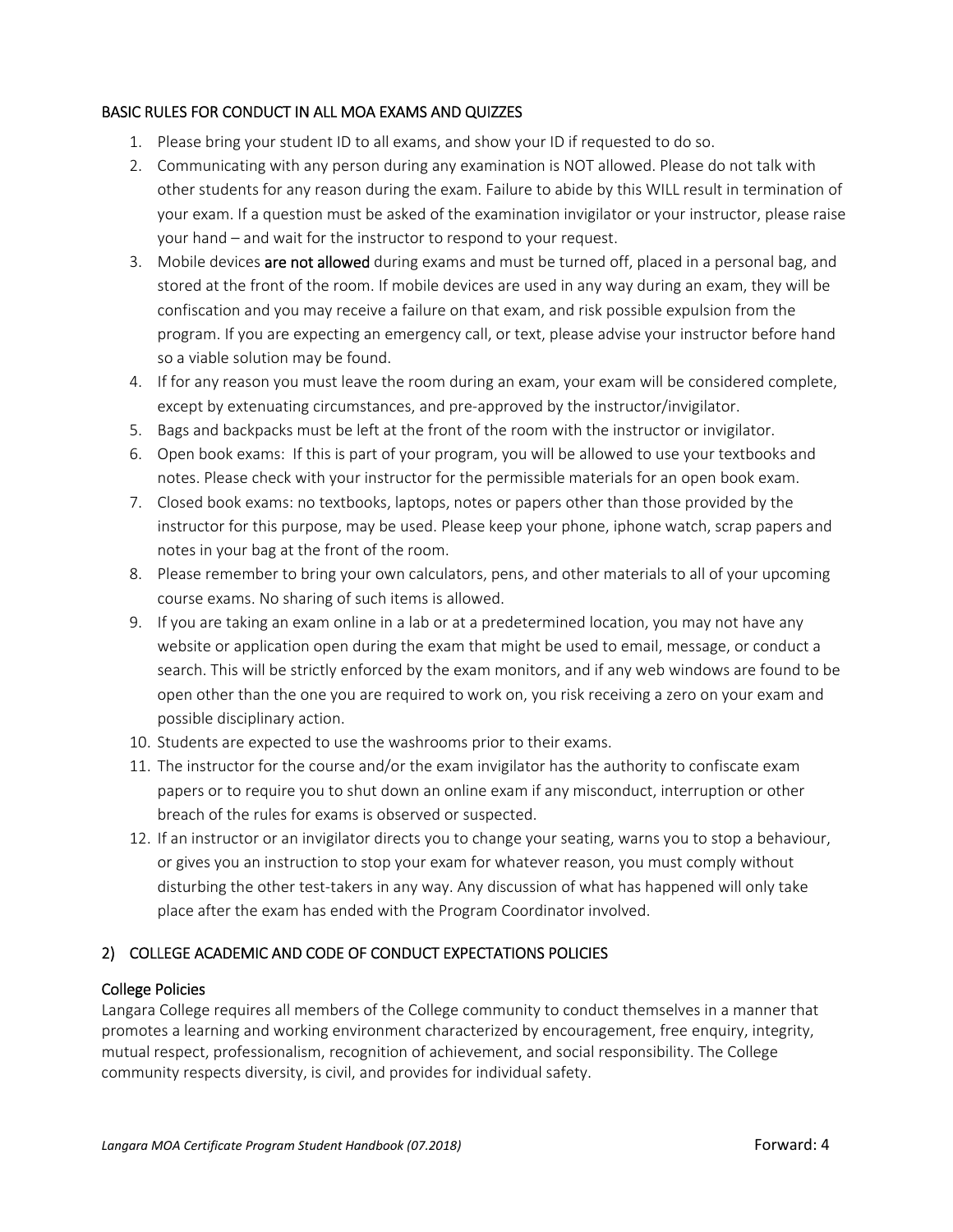## College Policies (cont'd)

As a Langara College student, it is your responsibility to be aware of and comply with all Langara College Policies and Procedures. . Please refer to the *https://langara.ca/student‐services/student‐conduct‐and‐ judicial‐affairs/index.html* web page for links to individual College Policies and Procedures. Key Langara policies to note include:

## E1003 ‐ Student Code of Conduct

- F1004 ‐ Code of Academic Conduct
- E2008 ‐ Academic Standing ‐ Academic Probation and Academic Suspension
- F1002 Concerns about Instruction Student Responsibility for Conduct

### 3) ASSISTANCE TO UNDERSTAND POLICIES

### Preventing Plagiarism and Cheating

This is a brief guide to some of the resources that are available at Langara and elsewhere to help students understand and prevent plagiarism. Presenting the intellectual work or ideas of someone else as your own without acknowledgement or giving proper credit to the sources is plagiarism. There are many free resources that are available through the Writing Center at the Langara College Library to help students to properly cite and reference sources in their written work.

This includes information handouts as well as free tutoring sessions. These sessions will enable students to acknowledge and cite the ideas and information produced by others in academic work. If you have any doubts or questions about which practices are acceptable for citing sources in your academic work, and what might constitute plagiarism, the best thing to do is to talk to your instructor.

The other responsibility is to be informed about plagiarism. Everyone should know what plagiarism is and how to avoid it. Remember, the College's Academic Conduct (F1004) policy tells us that, "[f]or plagiarism to occur, intent is not necessary; plagiarism can be either intentional or unintentional, therefore, not knowing the rules is not an excuse to break them."

### Resources for Avoiding Plagiarism

Please visit the following websites and read carefully:

Avoiding Plagiarism web page – Langara College Library

This is a brief guide, for students, to resources available at Langara and elsewhere that will help you understand and avoid plagiarism. Includes video tutorials.

### Citing Your Sources

This page provides help with the citation styles most commonly used at Langara College. If you are not sure which style to use for your assignment, consult with your instructor.

### Cheating

The College's Academic Conduct (F1004) policy defines cheating as "an act of deceit, distortion of the truth, or improper use of another person's effort to obtain an academic advantage." Cheating includes, but is not limited to:

- a. Plagiarism or Self‐plagiarism;
	- b. Copying another student's examination or allowing a student to copy your examination;
	- c. Using unauthorized information, books, notes, diagrams or other aids during an examination;
	- d. Obtaining or using unauthorized material, such as a copy of an examination before it is given;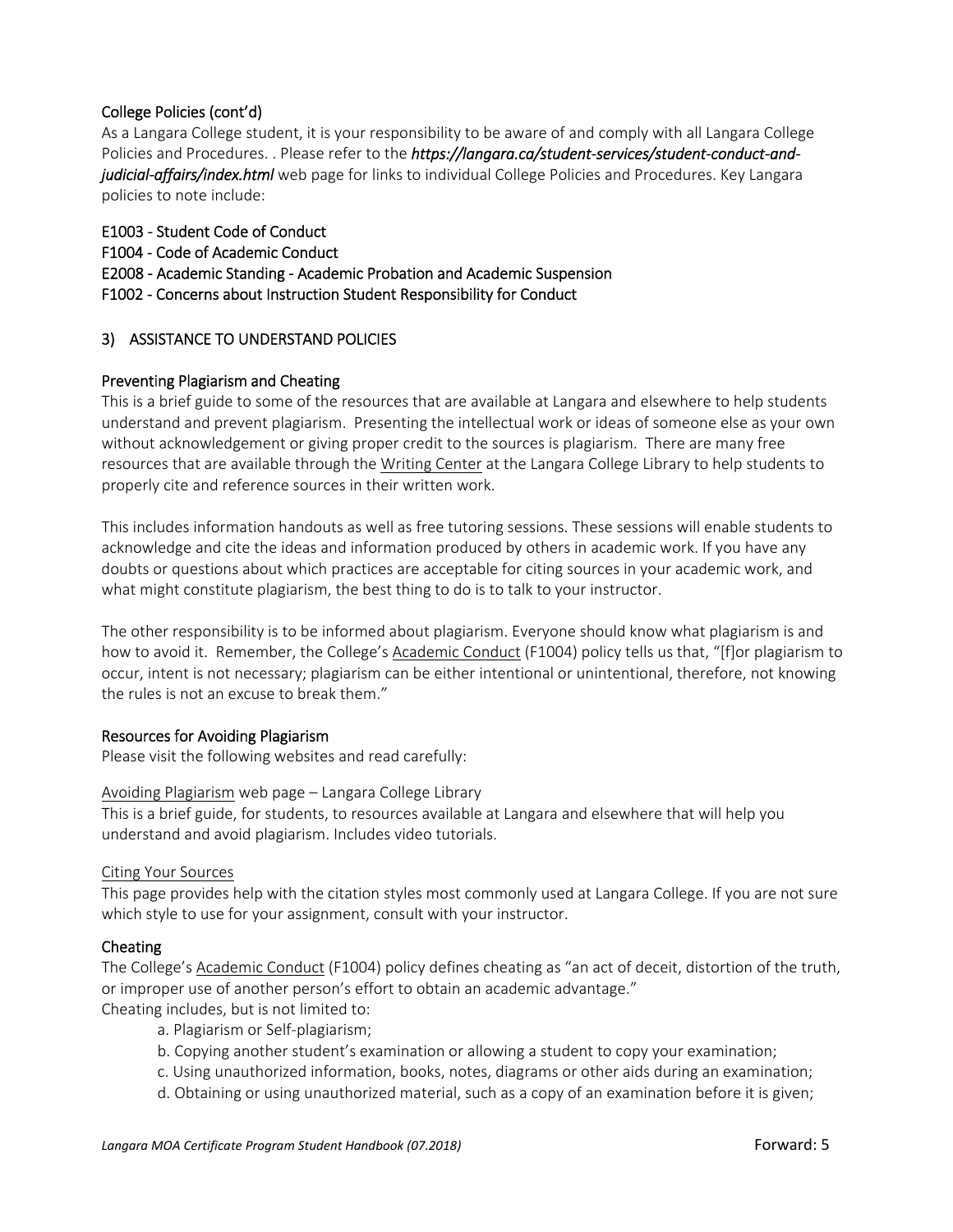e. Fabricating information, such as data for a lab report;

f. Violating procedures prescribed to protect the integrity of an assignment, test or other evaluation;

g. Collaborating with others on assignments without the instructor's consent;

h. Having another person take an examination in one's place; or submitting a take-home examination or assignment as one's own where completed in whole or in part by another person;

i. Altering examination answers and requesting the examination be re‐graded;

j. Communicating with any person during an examination, other than the examination invigilator or faculty;

k. Helping another person cheat.

Please be aware that the College and Langara Continuing Studies take allegations of cheating in all forms very seriously, and action will be taken to investigate and deal with cheating under all relevant Policies and Procedures.

## **Penalties**

Penalties Available Upon determining the facts, and confirming the allegations, the Division Chair may issue one or more of the following penalties:

- warning or reprimand
- failed or reduced grade on an assignment or examination
- incremental or additional course work
- failed or reduced grade for a course

# Classroom Culture in Canada

## WHAT IS "CLASSROOM CULTURE"?

- Our underlying assumptions about how instructors and students should behave in class
- It might be different from your home country. Instructors in Canada expect students to take a responsible and active role in their learning and education
- It varies from class to class and instructor to instructor

## **FIND OUT YOUR INSTRUCTORS' EXPECTATIONS**

- Many instructors expect students to actively participate by:
	- o Asking and answering questions in class share your learning experience
	- o Joining in group work and discussion activities
- Some instructors give marks for attendance and for class preparation be on time for class, and return from breaks on time!
- Check your course outlines or if you don't know, ask your instructor in the first class
- If you are going to miss a class for medical or other reason, let your instructor know in advance

## GET TO KNOW YOUR INSTRUCTOR

- $\bullet$  Instructors are a valuable resource use them!
- Our instructors enjoy teaching and want to see you do well
- Instructors might be willing to be your references for future job applications if they know that you are a hardworking and reliable student. References will not be provided to those students who do not show exemplary respect in class, and participate in all aspects of the program.
- Get to know your instructors by actively participating in class and by reaching out to them when you have questions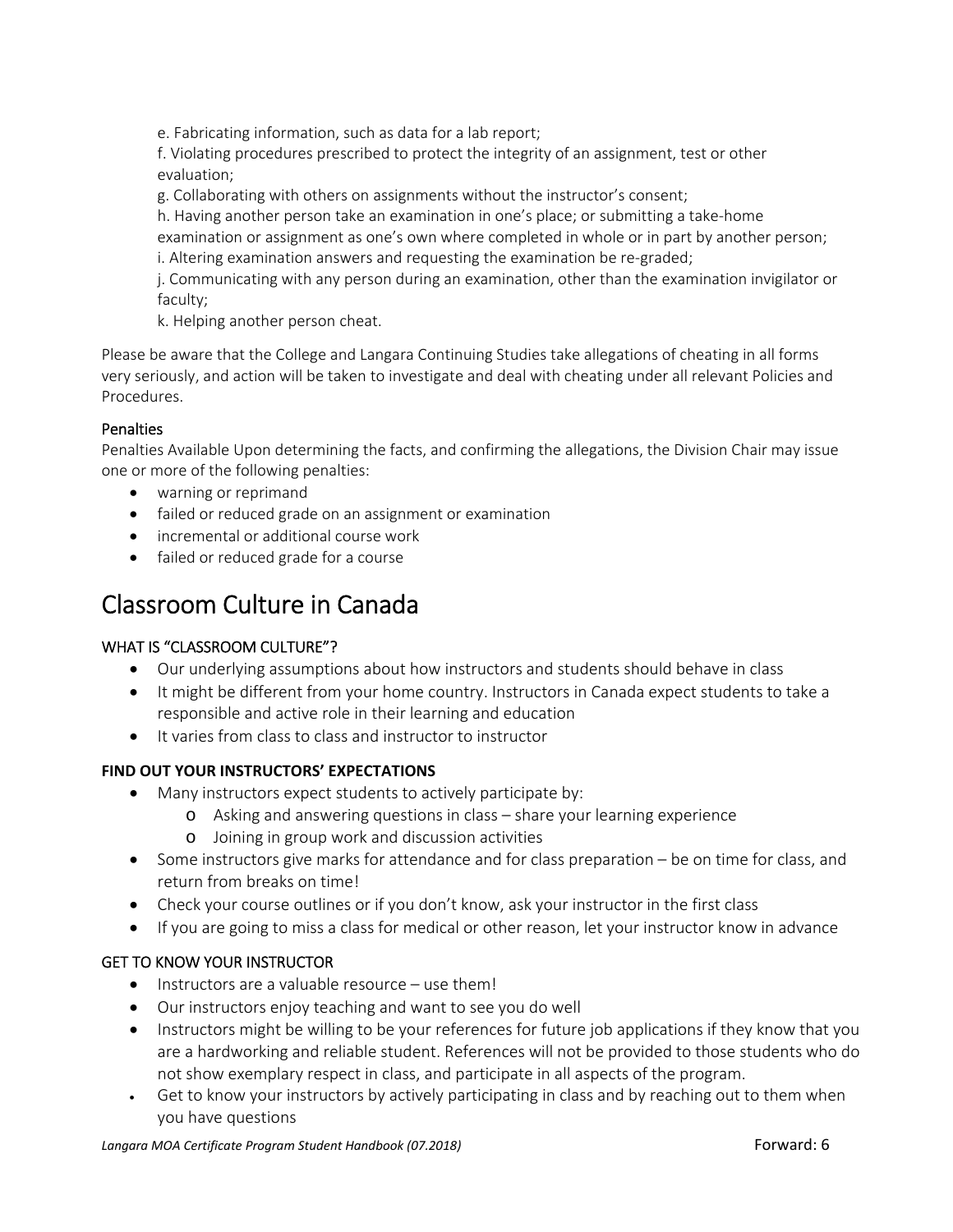## CONTACTING YOUR INSTRUCTORS

- $\bullet$  If your instructor provides it, you may contact them by email
- If you are to meet with your instructor, be prepared BEFORE you contact your instructor:
	- o Write down SPECIFIC questions or topics you want to cover
	- o Make notes on what your instructors is telling you

### MANAGE YOUR TIME FOR ASSIGNMENTS & EXAMS

- Start working on your assignments early- plan ahead!
- Due dates are important take them seriously
- Know the penalties for late assignments and missed exams
- Grades are earned during the program they are not negotiated after the module is over
- If you have a problem talk to your instructor or program coordinator as soon as possible

### **SUMMARY**

- Take an active role in your learning ask questions. Be polite and respectful, but ASK questions when you need help
- Use the knowledge, experience, and expertise in the classroom to your benefit
- Practice responsible time management
- Take initiative and be self-motivated
- Respect the learning of other students and their right to ask questions
- Treat your time spent learning in the MOA program as preparation for professional success

### Scent Sensitivity

Did you know there are people on campus who have an environmental allergy or a sensitivity to scents and odours? Some items such as scented hygiene products, lotions, cologne, perfumes, or even food can trigger symptoms and reactions, including:



- Headaches
- Dizziness
- Nausea
- Skin irritation
- Shortness of breath

Langara is committed to providing a safe campus for everyone. Please learn more about our guidelines for a scent and odour‐free environment because when everyone is healthy, we can all do our best work.

Learn more: www.langara.ca/scent-awareness

Additional questions about the in‐class, and on campus student expectations? Please email kramsden@langara.ca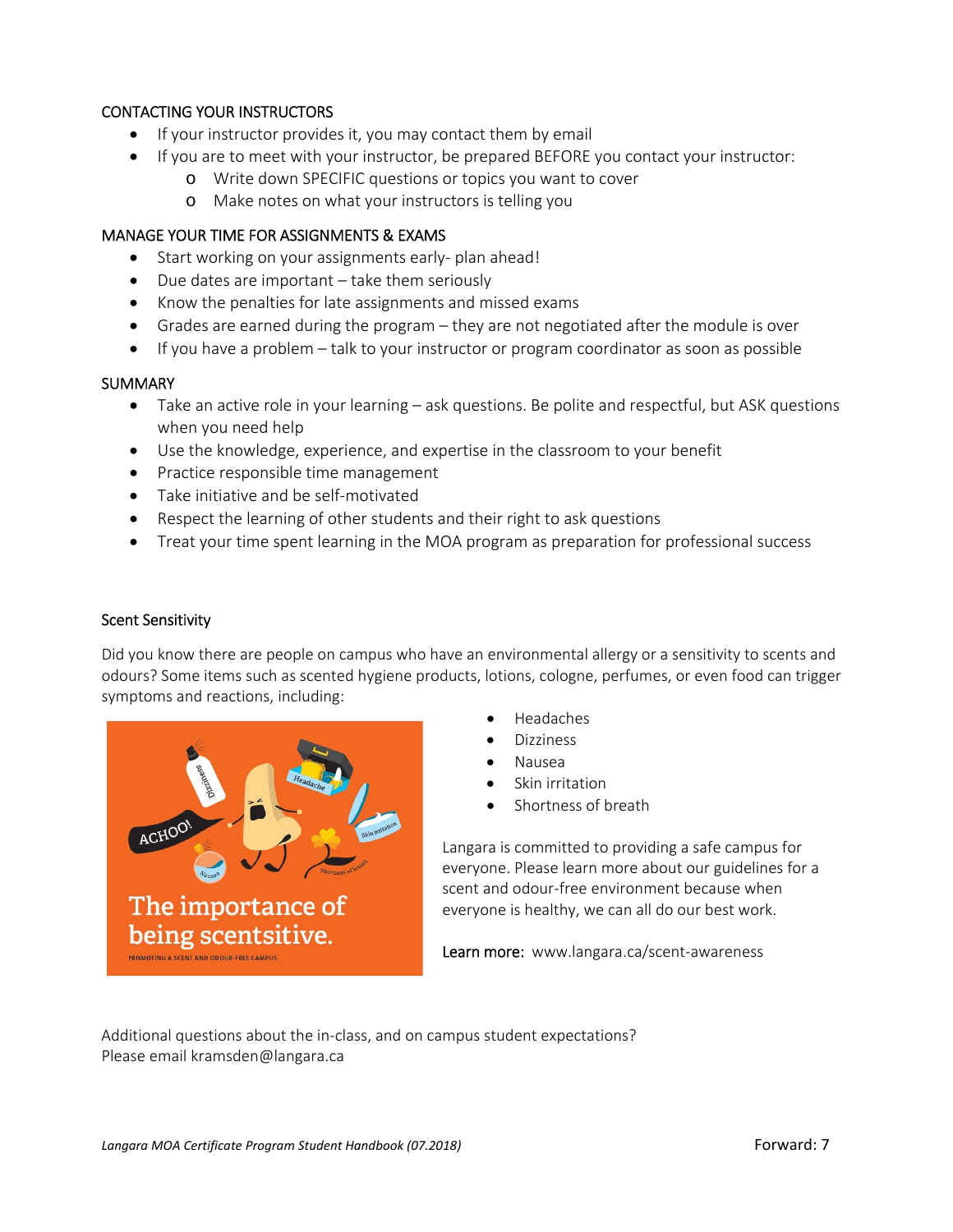

# MEMORANDUM OF RECEIPT AND UNDERSTANDING

# for students in the Medical Office Administrator (MOA) Certificate Program

*updated July 2019* 

Students must sign to indicate their agreement and understanding of the rules pertaining to their participation in the Medical Office Administrator (MOA) Certificate Program. This document contains MOA Program agreements regarding:

- i) Recommended Prerequisites understanding
- ii) Student Conduct Agreement (further details in the *Langara MOA Certificate Program Student Handbook)*
- iii) Program Pass Guidelines/Policy

# i) RECOMMENDED PREREQUISITES ACKNOWLEDGEMENT

*as outlined on the website www.langara.ca/moa*

You will not be asked to provide proof of these recommended prerequisites, however you must be aware that if you do not meet this recommended prerequisites, your chances of success may be hindered.

*Fluency in written and spoken English:*

Strong English skills are required. Recommended: Minimum Grade 11 English or equivalent (CLB minimum 7 with 8 on Comprehension and/or IELTS minimum 6.5). Students who are weak in English skills should consider upgrading through an English as a Second Language Program or pursue an English for Academic Purposes course. These may be viewed on the Langara website under LEAP. You may also wish to prepare for this program by taking additional English classes, or Medical Terminology Level 1. Details may be found at www.langara.ca/cs. If you are uncertain of your English level, please check with the LEAP program at Langara www.langara.ca/leap

- *Typing speed of at least 45 wpm.*
- *Strong comprehension skills:*

As this program is delivered in an intensive format, students must be prepared to meet the expected rigours of this type of program. The program is fast‐paced with frequent assignments and quizzes. Students must be able to work effectively and independently. Medical terminology is a large component of this program, so ensuring the ability to comprehend and apply this knowledge is a necessity.

*Competent Computer skills:*

This program does not provide instruction in word processing, spreadsheet or other computer programs however you are required to have the ability to easily navigate through a computer and use these programs to be successful in this certificate program. If you require additional training in this area, the program coordinator can provide links to other educational training in this area. Please note these skills are required to obtain employment in this field.

### I have reviewed and understood the suggested recommended prerequisites as outlined above **The Initial**

*cont'd next page*

*\* Rewrite is used for both 'rewrite' and 'rescheduled' in this document.* i/iii

There are no refunds for any portion of the program once the program has started *There are NO exceptions to the guidelines provided here. updated 07.2019*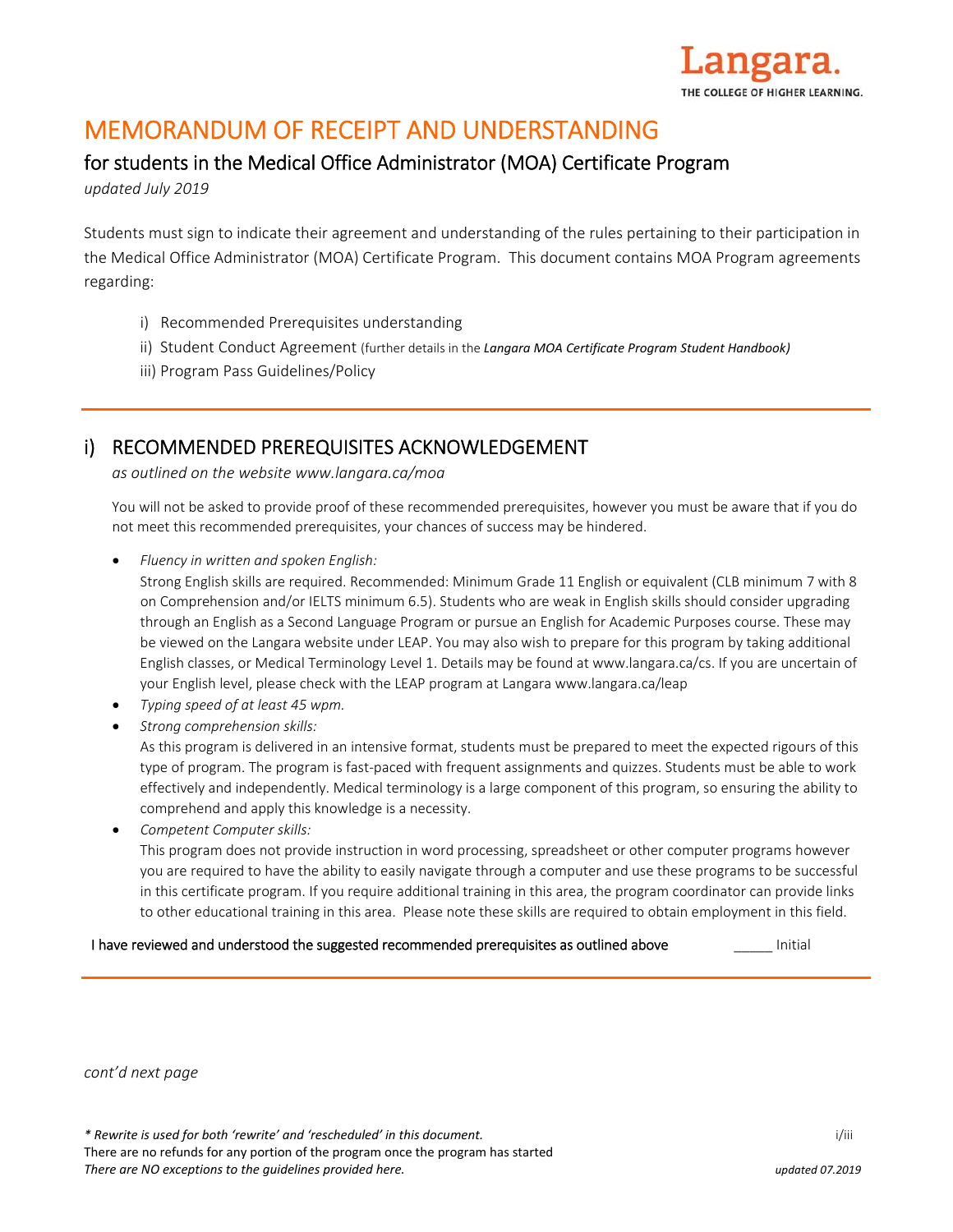

# ii) STUDENT CONDUCT AGREEMENT

- 1. I have read, and agree to the Program/College Policies as outlined in the MOA Student Handbook provided to me in the MOA manual (and online at www.langara.ca). I understand that it is my responsibility to abide by all published Langara College polices, rules, and regulations, and to follow local, provincial and federal laws.
- 2. I will not engage in any form of discrimination, harassment, bullying, or any other threatening, violent, or disrespectful behaviour that is directed at other persons or property at the College.
- 3. I have received the Langara Medical Office Administrator program outline, and I accept the rules and regulations of this program at Langara College, and any amendments that may be announced while I am a student of the College.

### I have reviewed and understood the conduct that is expected of me in class as outlined above in item

ii) MOA Student Conduct Agreement **Initial** 

# iii) LANGRA MOA PROGRAM: PASS GUIDELINES

Students must achieve a cumulative final grade of 70% or greater on each of the three modules to pass the program

### EXAM AND EVALUATIONS:

All first time exams and evaluations must have a minimum 60% to receive a pass grade. Less than 60% on an exam/evaluation is granted a fail/zero (U=Unsatisfactory) of that evaluation and that module. Students are permitted to request a rewrite for initial fails; multiple requests will not be accepted. Permission is granted only in exceptional circumstances and as defined by the instructor/coordinator.

If provided with the opportunity of a rewrite/rescheduled exam or evaluation the minimum pass grade of the exam/evaluation is a 65%. Assistance from the instructor will not be provided to help students prepare for exam retakes. You must review your own notes or if required, seek assistance from your classmates.

### REWRITES ARE NOT AUTOMATIC.

- $\Box$  Granted on a student-by-student basis upon approval of the instructor and/or program coordinator.
- $\Box$  A rewrite will NOT be granted for students who have been caught cheating on any evaluation/ exam within the program.
- $\Box$  Rewrites are NOT granted for exams/evaluations less than 45% except by extenuating circumstances as approved by the instructor and/or the program coordinator.
- $\Box$  Rewrites may be provided only if students have attended all relevant sessions related to the content of the subject exam/evaluation, unless prior approval was obtained from the instructor/ program coordinator.
- Rewrites may be provided only if time permits within the module (or within an allowable time-frame\*\*; as approved by the instructor).

*Pass Guidelines cont'd next page* 

*\* Rewrite is used for both 'rewrite' and 'rescheduled' in this document.* There are no refunds for any portion of the program once the program has started if it is a started ii/iii *There are NO exceptions to the guidelines provided here.*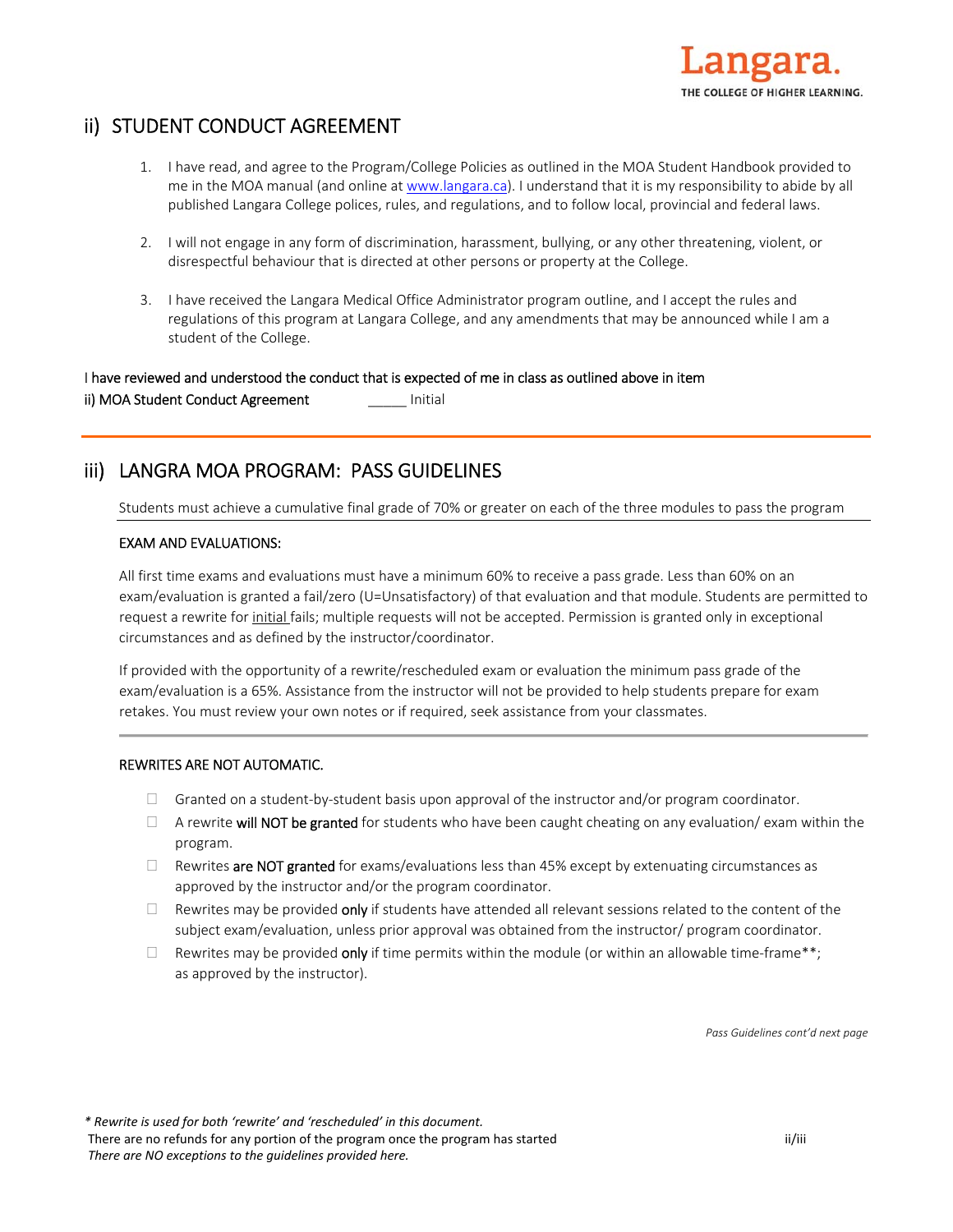

#### REWRITE GUIDELINES (by extenuating circumstances and only if approved)

- $\Box$  Only one rewrite per evaluation (or exam) allowed.
- $\Box$  Only one rewrite per module allowed.
- $\Box$  Your request for the rewrite must be in writing to the instructor at sallyevans@langara.ca
- $\Box$  Additional fee for retakes may be applicable. Instructor will advise.
- **Pass grade is a minimum 65% on any/all rewrites** (versus 60% on original exam/evaluation)
- $\Box$  Total cumulative grade, including rewrite and other evaluations in module, must meet or exceed 70% to pass the module.
- $\Box$  If students are caught cheating in any exam/evaluation (first attempt or rewrite), students will receive a fail/zero and be reported to student conduct (see Student Handbook for penalties which include expulsion). Cheating on a rewrite is an automatic fail of the module.

#### RETAKE OF MODULE(s)

- If student receives a "U" or an "I" (Incomplete), on any one of the modules, they are permitted to register in the same module in a subsequent term with approval from the instructor and the program coordinator. Fees apply.
- $\Box$  Students may only retake one module in the program. If more than one module retake is required (as indicated by a "U" or an "I"), then they must re-register in the whole program in a subsequent term. Student must pay the full program fee.

#### *\*\*Example of allowable time‐frames for rewrites:*

- $\cdot$  Sat/Sun session: 1 weekend past the module completion date;
- Weeknight or August session: 3 class dates past module completion;
- ❖ As assigned by the instructor;
- *Any rewrites that are offered beyond the last date of Module 3 will incur a fee.*

#### I have reviewed and understood item iii) the Langara MOA Program Pass Guidelines as outlined above **Initial**

Questions regarding these guidelines may be directed to: Instructor: sallyevans@langara.ca | Program Coordinator: kramsden@langara.ca

I acknowledge and agree to all content within this Memorandum of Receipt and Understanding and the content within the MOA Student Handbook. If I have any questions regarding the content of these documents, I have had these resolved.

| Student number: ____________________________ |  |
|----------------------------------------------|--|
|                                              |  |
|                                              |  |

*\* Rewrite is used for both 'rewrite' and 'rescheduled' in this document.* iii/iii There are no refunds for any portion of the program once the program has started *There are NO exceptions to the guidelines provided here.*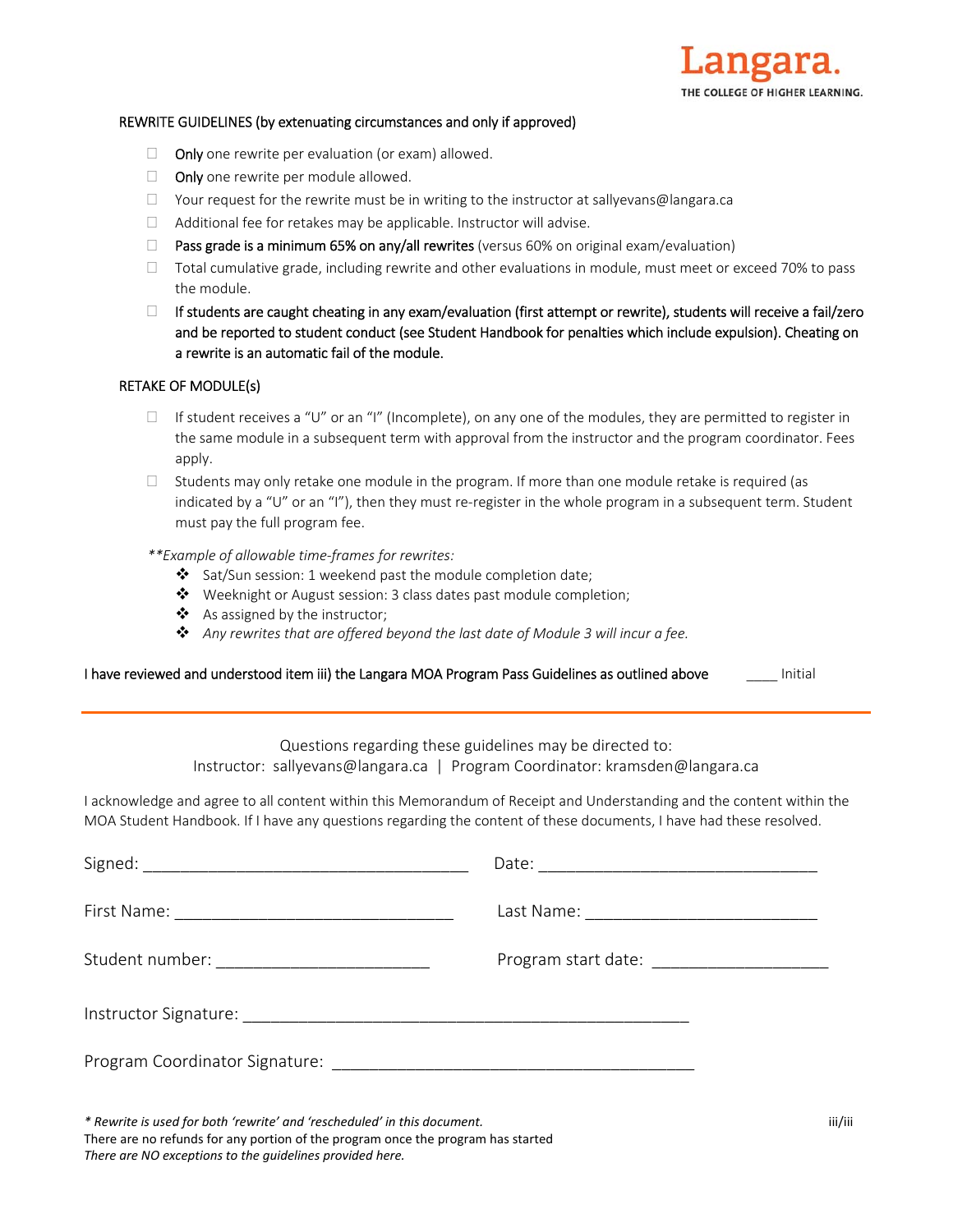# MEMORANDUM OF RECEIPT AND UNDERSTANDING

# for students in the Medical Office Administrator (MOA) Certificate Program

*updated January 2020* 

Students must sign to indicate their agreement and understanding of the rules pertaining to their participation in the Medical Office Administrator (MOA) Certificate Program as outlined in the Langara MOA Student Handbook and the Student Agreement provided to them in their welcome email, in their MOA manual, and as posted to the Langara webpage: https://langara.ca/continuing-studies/programs-and-courses/programs/medical-officeadministrator/pdf/Student%20web%20version\_email\_handbook\_agreement.pdf

The MOA Student handbook and Memorandum of Receipt and Understanding documents contains MOA Program agreements regarding:

- i) Recommended Prerequisites understanding
- ii) Student Conduct Agreement (further details in the *Langara MOA Certificate Program Student Handbook)*
- iii) Refund policy
- iv) Program Pass Guidelines/Policy
- v) Attendance
- vi) Employment requirements

NOTE: \* Rewrite is used for both 'rewrite' and 'rescheduled' in this document. There are no refunds for any portion of the program once the program has started. *There are NO exceptions to the guidelines provided here.* 

# i) RECOMMENDED PREREQUISITES ACKNOWLEDGEMENT

*Review details of these recommendations as outlined on the website www.langara.ca/moa* 

You will not be asked to provide proof of these recommended prerequisites, however you must be aware that if you do not meet this recommended prerequisites, your chances of success may be hindered.

*Fluency in written and spoken English:* 

Strong English skills are required. Recommended: Minimum Grade 11 English or equivalent (CLB minimum 7 with 8 on Comprehension and/or IELTS minimum 6.5). Students who are weak in English skills should consider upgrading through an English as a Second Language Program or pursue an English for Academic Purposes course. These may be viewed on the Langara website under LEAP. You may also wish to prepare for this program by taking additional English classes, or Medical Terminology Level 1. Details may be found at www.langara.ca/cs. If you are uncertain of your English level, please check with the LEAP program at Langara www.langara.ca/leap

- *Strong comprehension skills:*  As this program is delivered in an intensive format, students must be prepared to meet the expected rigours of this type of program. The program is fast‐paced with frequent assignments and quizzes. Students must be able to work effectively and independently. Medical terminology is a large component of this program, so ensuring the ability to comprehend and apply this knowledge is a necessity.
- *Competent Computer and keyboarding skills:*  This program does not provide instruction in word processing, spreadsheet, keyboarding, or other computer programs however you are required to have the ability to easily navigate through a computer and use these programs to be successful in this certificate program. If you require additional training in this area, the program coordinator can provide links to other educational training in this area. Please note these skills are required to obtain employment in this field.

## I have reviewed and understood the suggested recommended prerequisites as outlined above *numeral* Initial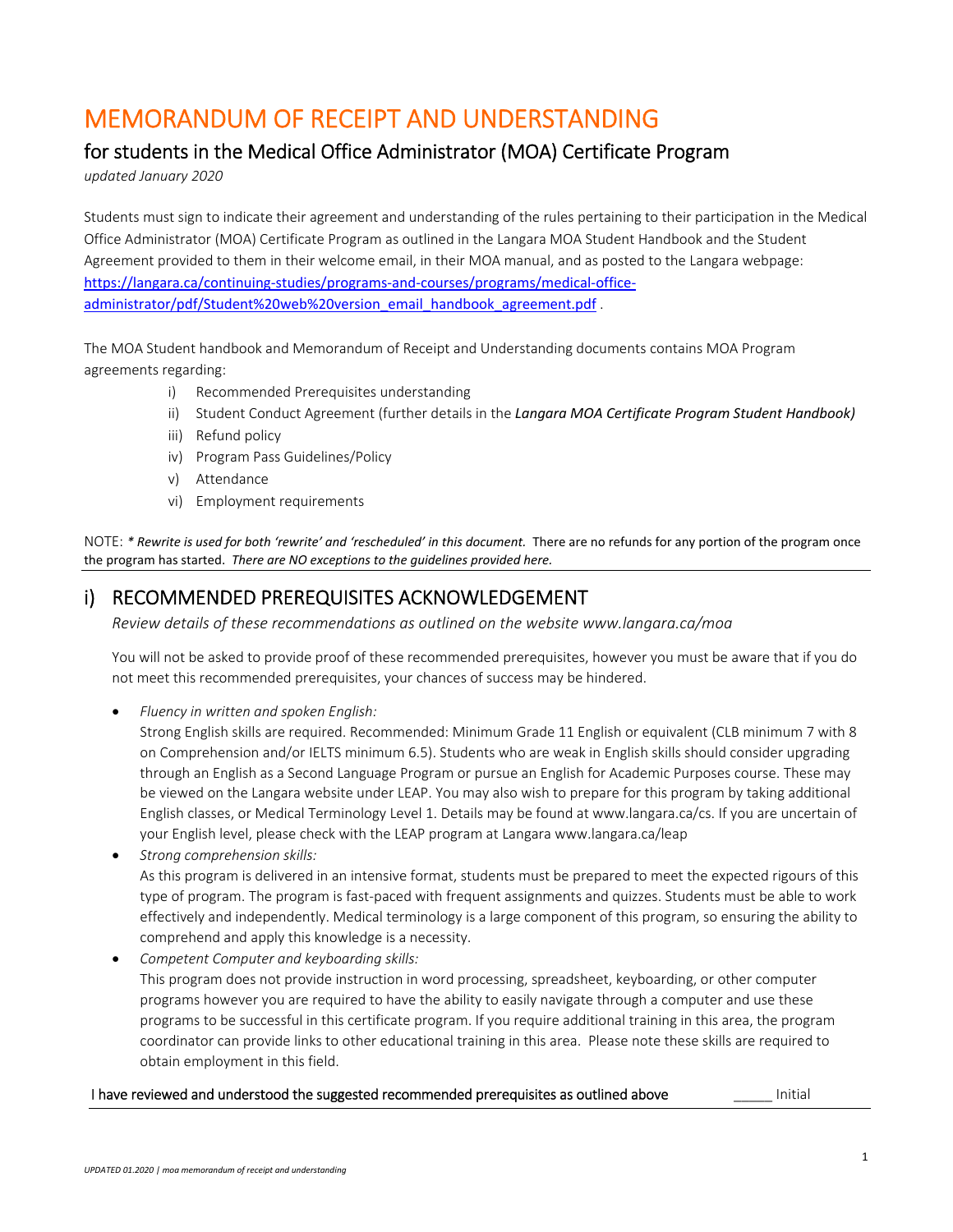# ii) STUDENT CONDUCT AGREEMENT

- 1. I have read, and agree to the Program/College Policies as outlined in the MOA Student Handbook provided to me in the MOA manual (and online at www.langara.ca). I understand that it is my responsibility to abide by all published Langara College polices, rules, and regulations, and to follow local, provincial and federal laws.
- 2. I will not engage in any form of discrimination, harassment, bullying, or any other threatening, violent, or disrespectful behaviour that is directed at other persons or property at the College.
- 3. I have received the Langara Medical Office Administrator program outline, and I accept the rules and regulations of this program at Langara College, and any amendments that may be announced while I am a student of the College.

# I have reviewed and understood the conduct that is expected of me in class as outlined above in item ii) MOA Student Conduct Agreement \_\_\_\_\_ Initial

# iii) ATTENDANCE

100% ATTENDANCE REQUIRED:

Students are expected to attend all classes. Students who do not attend ALL classes must must submit a supported letter or note documenting extenuating circumstances and all medical reasons for missing classes. A doctor's note may be requested. Assignment deadlines and exams are still required to be met and classes in which there is a scheduled activity, assignment, presentation, quiz, or exam will not be eligible for a passing grade for these assessments, except where there are documented extenuating circumstances (such as health-related issues and other serious situations). Your attendance will be a component of the Career Preparation grade of the MOA program. If you are not able to attend a class, please contact your instructor immediately by email in advance for guidance.

# iv) LANGRA MOA PROGRAM: PASS GUIDELINES

Students must achieve a cumulative final grade of 70% or greater on each of the three modules to pass the program

### EXAM AND EVALUATIONS:

All first time exams and evaluations must have a minimum 60% to receive a pass grade. Less than 60% on an exam/evaluation is granted a fail/zero (U=Unsatisfactory) of that evaluation and that module. Students are permitted to request a rewrite for initial fails; multiple requests will not be accepted. Permission is granted only in exceptional circumstances and as defined by the instructor/coordinator.

If provided with the opportunity of a rewrite/rescheduled exam or evaluation the minimum pass grade of the exam/evaluation is a 65%. Assistance from the instructor will not be provided to help students prepare for exam retakes. You must review your own notes or if required, seek assistance from your classmates.

### REWRITES ARE NOT AUTOMATIC.

- $\Box$  Granted on a student-by-student basis upon approval of the instructor and/or program coordinator.
- $\Box$  A rewrite will NOT be granted for students who have been caught cheating on any evaluation/ exam within the program.
- $\Box$  Rewrites are NOT granted for exams/evaluations less than 45% except by extenuating circumstances as approved by the instructor and/or the program coordinator.
- $\Box$  Rewrites may be provided only if students have attended all relevant sessions related to the content of the subject exam/evaluation, unless prior approval was obtained from the instructor/ program coordinator.
- $□$  Rewrites may be provided only if time permits within the module (or within an allowable time-frame\*\*; as approved by the instructor).